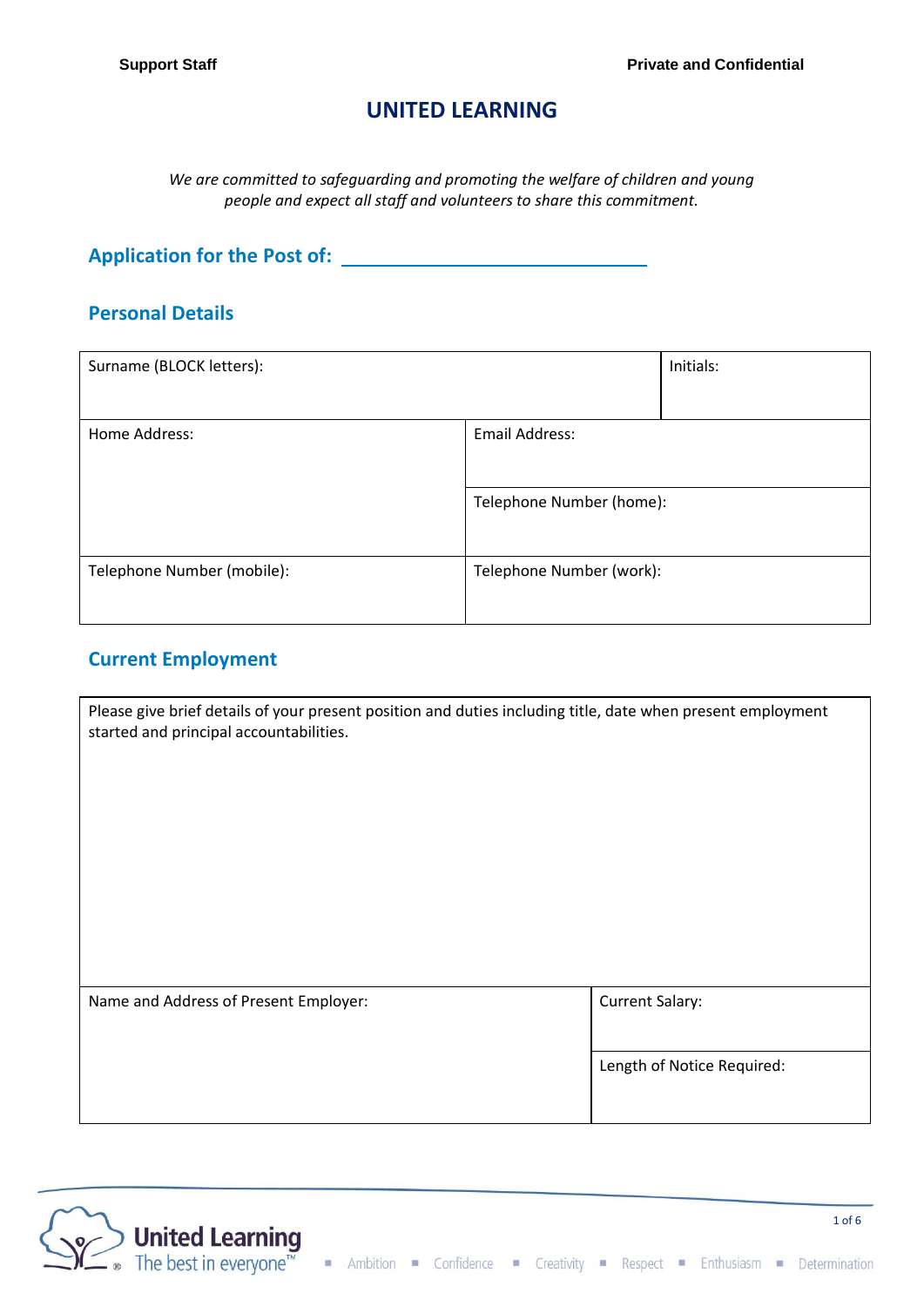# **Employment History**

Please give details of all the positions you have held since completing your full time education. Start with your most recent position and work back.

|      | Dates | Name and address of | Position and Duties | Salary | Reason for |
|------|-------|---------------------|---------------------|--------|------------|
| From | To    | employer            |                     |        | leaving    |
|      |       |                     |                     |        |            |
|      |       |                     |                     |        |            |
|      |       |                     |                     |        |            |
|      |       |                     |                     |        |            |
|      |       |                     |                     |        |            |
|      |       |                     |                     |        |            |
|      |       |                     |                     |        |            |
|      |       |                     |                     |        |            |
|      |       |                     |                     |        |            |
|      |       |                     |                     |        |            |
|      |       |                     |                     |        |            |
|      |       |                     |                     |        |            |
|      |       |                     |                     |        |            |
|      |       |                     |                     |        |            |
|      |       |                     |                     |        |            |
|      |       |                     |                     |        |            |
|      |       |                     |                     |        |            |
|      |       |                     |                     |        |            |
|      |       |                     |                     |        |            |
|      |       |                     |                     |        |            |
|      |       |                     |                     |        |            |
|      |       |                     |                     |        |            |
|      |       |                     |                     |        |            |

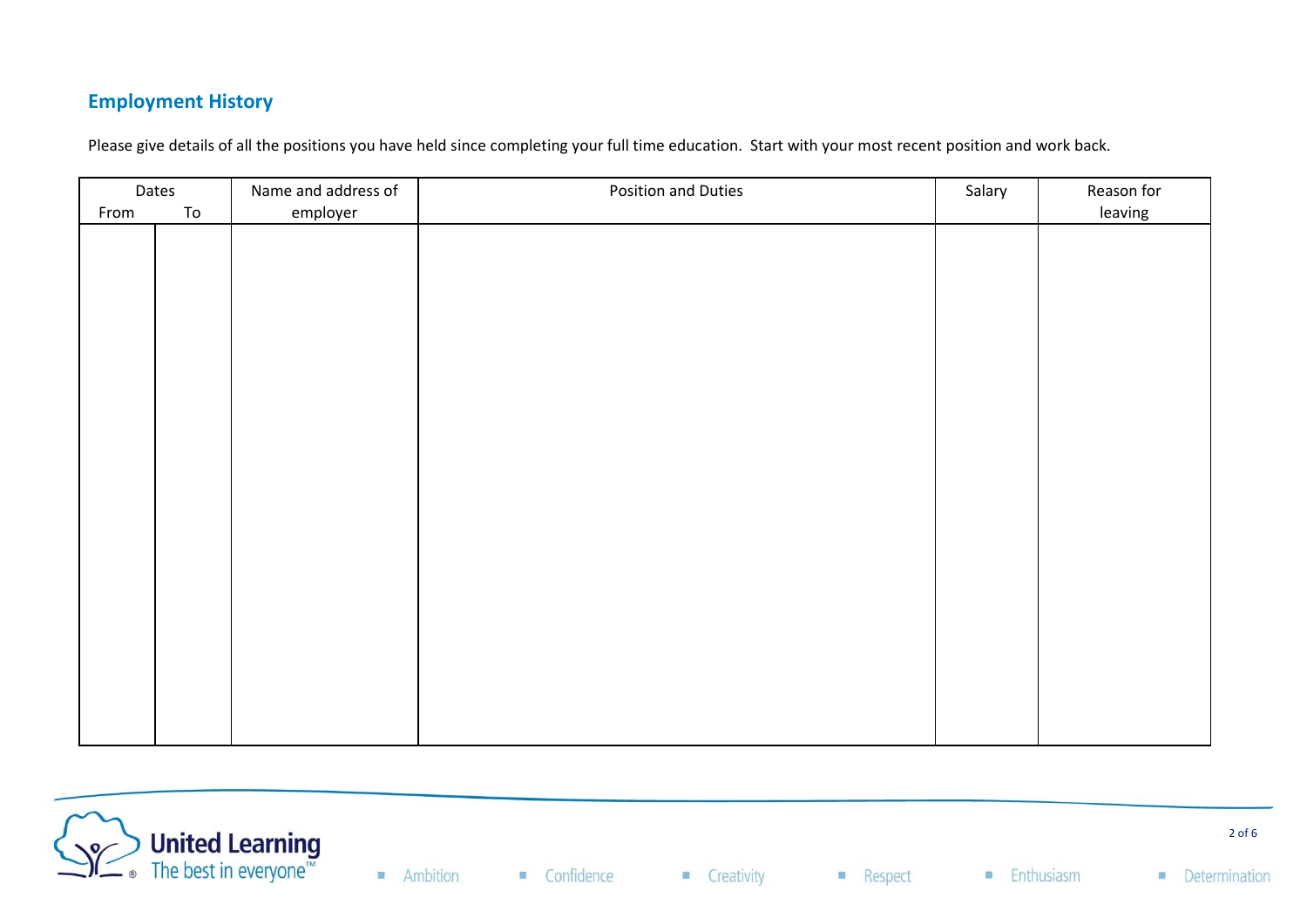### **Education**

| Name of secondary school(s) attended | Examinations taken, results obtained, scholarships and other distinctions | Dates |    |
|--------------------------------------|---------------------------------------------------------------------------|-------|----|
|                                      |                                                                           | From  | To |
|                                      |                                                                           |       |    |
|                                      |                                                                           |       |    |
|                                      |                                                                           |       |    |
|                                      |                                                                           |       |    |
|                                      |                                                                           |       |    |
|                                      |                                                                           |       |    |
|                                      |                                                                           |       |    |
|                                      |                                                                           |       |    |

## **Further Education**

*Please attach photocopies of documentary evidence of qualifications.*

| Name of College(s) and/or | Subjects Studied | Examinations taken, results obtained, class of pass, | Dates |    |
|---------------------------|------------------|------------------------------------------------------|-------|----|
| University(ies) attended  |                  | scholarships and other distinctions                  | From  | To |
|                           |                  |                                                      |       |    |
|                           |                  |                                                      |       |    |
|                           |                  |                                                      |       |    |
|                           |                  |                                                      |       |    |
|                           |                  |                                                      |       |    |
|                           |                  |                                                      |       |    |
|                           |                  |                                                      |       |    |
|                           |                  |                                                      |       |    |
|                           |                  |                                                      |       |    |

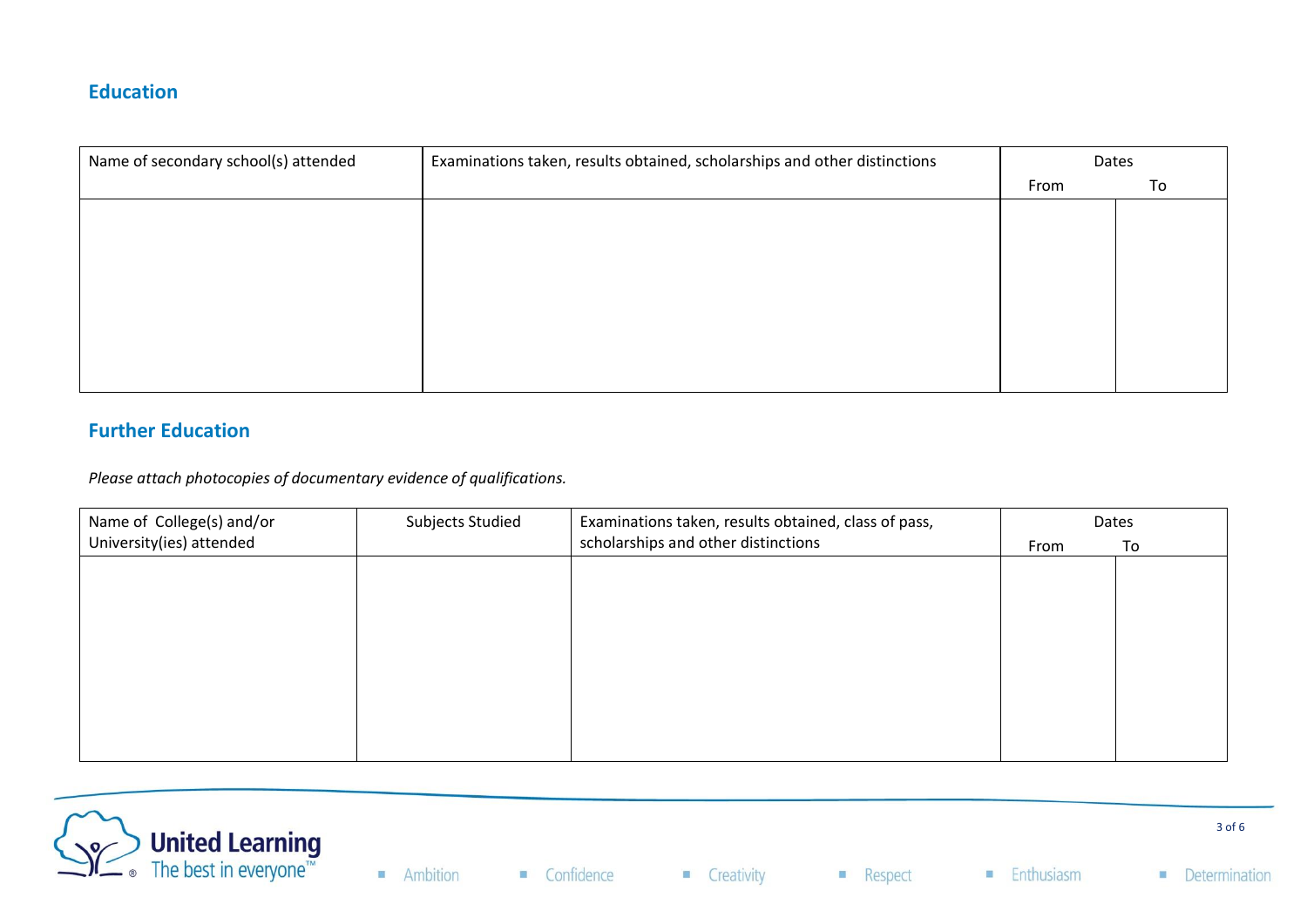# **Professional and Vocational Qualifications**

Technical, Professional or Occupational training to include relevant training, apprenticeships, articles, evening, full time day and day release courses, correspondence courses, company courses. *Please attach photocopies of documentary evidence of qualifications.*

| <b>Type of Training</b> | Subjects/Skills | College, Firm, | Qualifications | Dates |    |
|-------------------------|-----------------|----------------|----------------|-------|----|
|                         |                 | Institute      | gained         | From  | To |
|                         |                 |                |                |       |    |
|                         |                 |                |                |       |    |
|                         |                 |                |                |       |    |
|                         |                 |                |                |       |    |
|                         |                 |                |                |       |    |
|                         |                 |                |                |       |    |
|                         |                 |                |                |       |    |
|                         |                 |                |                |       |    |
|                         |                 |                |                |       |    |
|                         |                 |                |                |       |    |
|                         |                 |                |                |       |    |
|                         |                 |                |                |       |    |
|                         |                 |                |                |       |    |
|                         |                 |                |                |       |    |
|                         |                 |                |                |       |    |
|                         |                 |                |                |       |    |
|                         |                 |                |                |       |    |
|                         |                 |                |                |       |    |
|                         |                 |                |                |       |    |
|                         |                 |                |                |       |    |
|                         |                 |                |                |       |    |
|                         |                 |                |                |       |    |

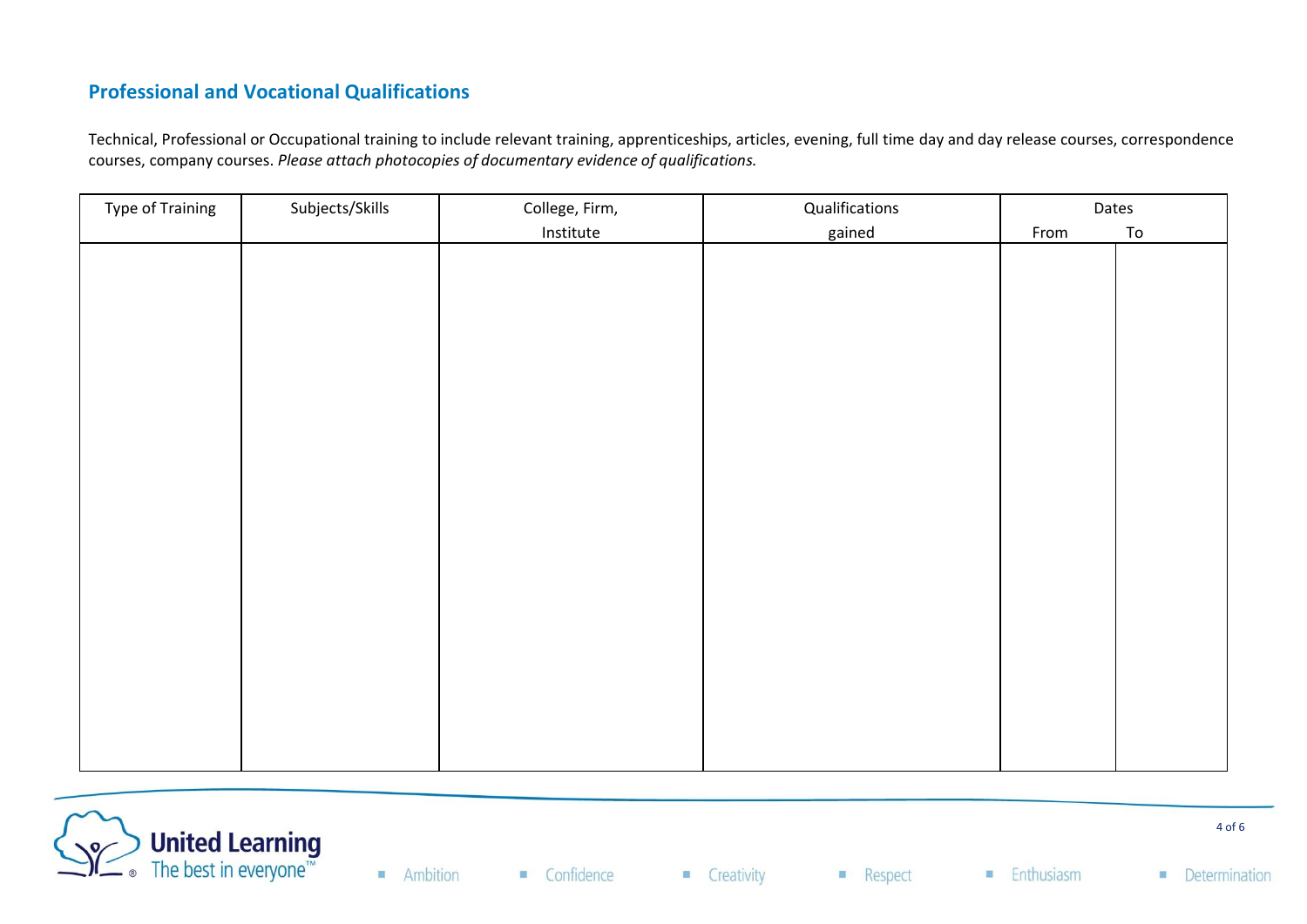#### **Personal Statement**

Please use the space below to detail the skills and experience that demonstrate your suitability for the role against the criteria detailed in the person specification. Please continue on a separate sheet if necessary.

**Referees** (These should not be family members)